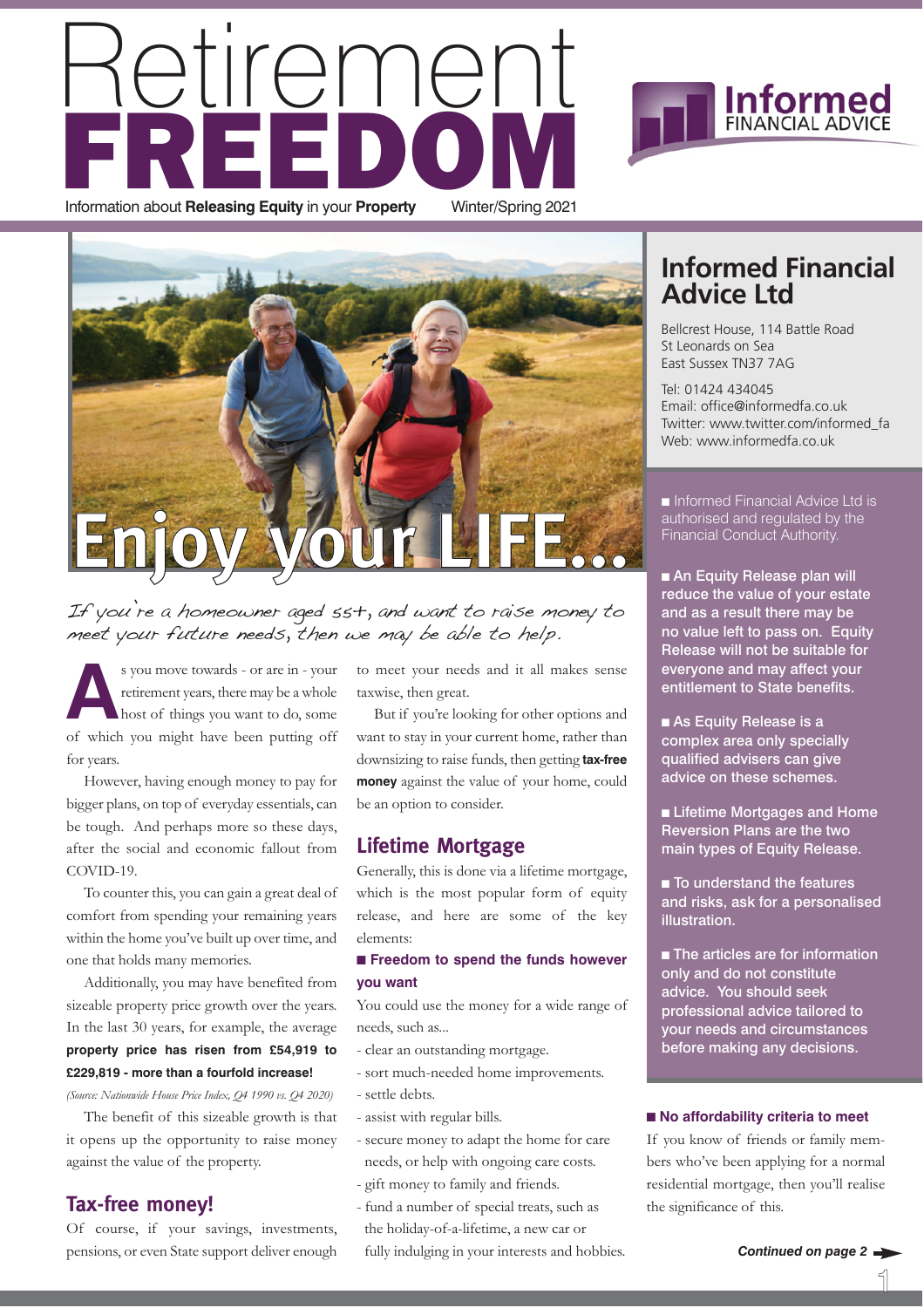

#### *Continued from page 1*

#### ■ Same fixed interest rate for the **whole term (in general)**

The importance of this benefit won't be lost on you, with interest rates at their current low level. The average lifetime mortgage fixed rate is 4.17%, but in some circumstances it could be as low as circa 2.5%.

*(Source: Moneyfacts, average fixed deal rate, December 2020)*

#### ■ **No need to make any monthly payments**

You can opt to not make any monthly payments, for as long as the deal runs. Which would run until the last borrower dies, or moves out of the home into long-term care.

#### ■ **However, you can also lessen the impact of roll-up on the interest owed** Whilst there are financial protections in place for borrowers, releasing equity from your home is not free money! The lenders

are simply getting their financial return down the line. This means that the impact of the borrowing would be felt by those inheriting.

One way of protecting the potential inheritance, is to pay off some, or all, of the interest along the way. If all of the interest owed was paid each month, then the lender would only be claiming back (at the end of the term) the return of the 'capital amount'.

To give you an idea of the impact of not paying the interest and letting it roll-up alongside the capital owed, the total amount owed could have doubled in 17 years, if worked against the 4.17% average rate.

In which case, if it's viable for either you - or perhaps those inheriting - to pay the interest owed, then it will be beneficial in the long-run. Plus, you could always decide to stop paying the monthly interest further down the line.

#### ■ **No negative equity guarantee**

A key protection for the lifetime mortgage borrower, is that neither you, nor your estate, will ever owe more than the value of your home (subject to the product's terms and conditions).

#### ■ **Benefit from ill-health!**

It sounds perverse, as you're told throughout life to look after yourself, but you may obtain a better deal if you have a qualifying medical condition. In short, the underwriters are assuming those with ill-health won't live as long. It's then down to you to prove them wrong!

#### ■ **The loan can offer flexibility**

Around two-thirds of borrowers take an initial lump sum, and then 'drawdown' a further agreed amount should they need more funds at a later date (albeit this may be at a different fixed interest rate). The benefit of this approach is that it avoids paying interest on funds you don't need at that particular period of time.

#### ■ **You continue to own your home**

Like a residential mortgage, you're simply borrowing against it while remaining the owner. And you would continue to benefit from any increases in property prices.

**Please do get in touch to hear more.**

# Lifetime Mortg

It makes sense to seek advice, as different lenders will have different product offerings, and varying criteria on who they are prepared to lend to. Some will limit their lending to certain types of property, or property value, others may only lend in certain parts of the UK. Here are a few pointers for a Lifetime Mortgage...



Aged 55+. If taken out jointly, then this is, generally, the age requirement of the youngest person.



You own your own home (generally worth  $£70,000+)$  with a small mortgage/no mortgage.



Broadly, those aged 60 can borrow around 25% of the home's value, rising to just above 50%, if aged 90+.



You can either take out all of the money at once, or opt for a drawdown facility, to take an initial amount, and then more 'agreed' funds, when needed.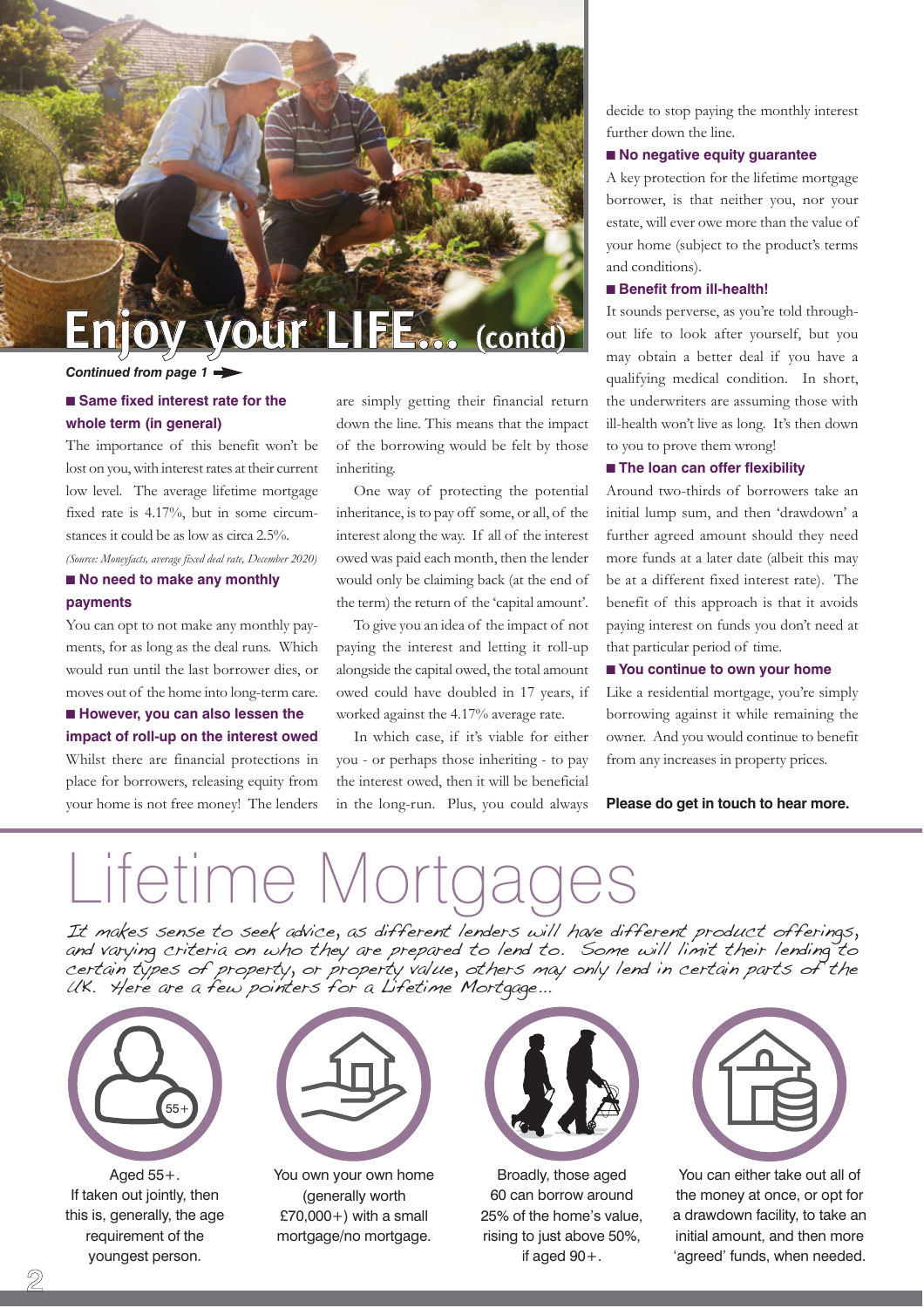# We are there **for YOU...**

Much has been done over recent years to ensure that those who operate in the Equity Release industry - advisers, lenders and industry bodies - are delivering the best possible service for their clients.

#### **Protecting the future inheritance**

Later life lending, such as equity release, can impact future inheritance, so you may want to involve your children in this process. And, even more so, as attitudes to inheritance change - with many wanting their parents to raise money now - either for themselves, or for their childrens' needs.

However, some beneficiaries will be concerned that a future inheritance is being eroded, due to the equity release plan reducing the value of your estate.

Lenders fully recognise that the erosion of equity in the property can be an issue. There's already the **No Negative Equity Guarantee** for plans taken out that meet the Equity Release Council standards - the industry body. Additionally, there are some plans out there that will allow clients to **protect a percentage of the future value of** an inheritance.

#### **Increased competition amongst lenders**

Another good sign is that more lenders have entered this sector in the last few years, which has helped to deliver greater choice, and more competitive interest rates. By the end of 2020 there were as many as 473 fixed rate equity release deals on offer. A 21% increase against December 2019.

This may have had a bearing on the average fixed rates which stood at 4.17% at the end of 2020 vs. 4.50%, a year earlier. *(Source: Moneyfacts, December 2020)*

#### **Wanting to move home**

In general, equity release is seen as a product that enables you to stay in your home. However, some have also used an equity

**their home** to ensure they can leave that as release loan to help purchase a more suitable property, that better meets their retirement needs.

#### **More flexible plans**

Lenders are also aware that historical early repayment charges may be a concern. This has resulted in a number of plans now available that lessen the effect of an Early Repayment Charge (ERC).

Or there are plans that allow a downsizing repayment option, with no ERC payable, and others that don't penalise you for repaying back some of the interest and capital borrowed.

**With so many different product options out there, it's not just about getting the best interest rate.** 

**That's why you must take advice.**

## **Other options do exist...**

Equity Release may be the best solution, but you should also consider other options, such as:

#### ■ **Downsize your property**

This could provide the required funds, but should be balanced against how keen you are to remain in your current home, along with the cost of moving.

#### ■ Assess other income streams

This would cover your pension, investments and any other savings. Also, across your lifetime, there's a good chance that you may have forgotten about a long-held investment, or a small pension from a past employer. You can talk to us, or take a look at the useful links on the last page.

#### ■ **Consider other borrowing options**

Other types of borrowing may also be available to you.

#### ■ Rent out a room

This could prove to be a useful income stream, if you're ok with sharing your home with others.

#### ■ **Possible impact on means-tested state support**

You want to avoid rasing money that then jeopardises any state support, should you be claiming means-tested benefits. This may affect your ability to continue to claim (or reduce the regular payments). Alternatively, there may be some benefits that you should be claiming for, but aren't.